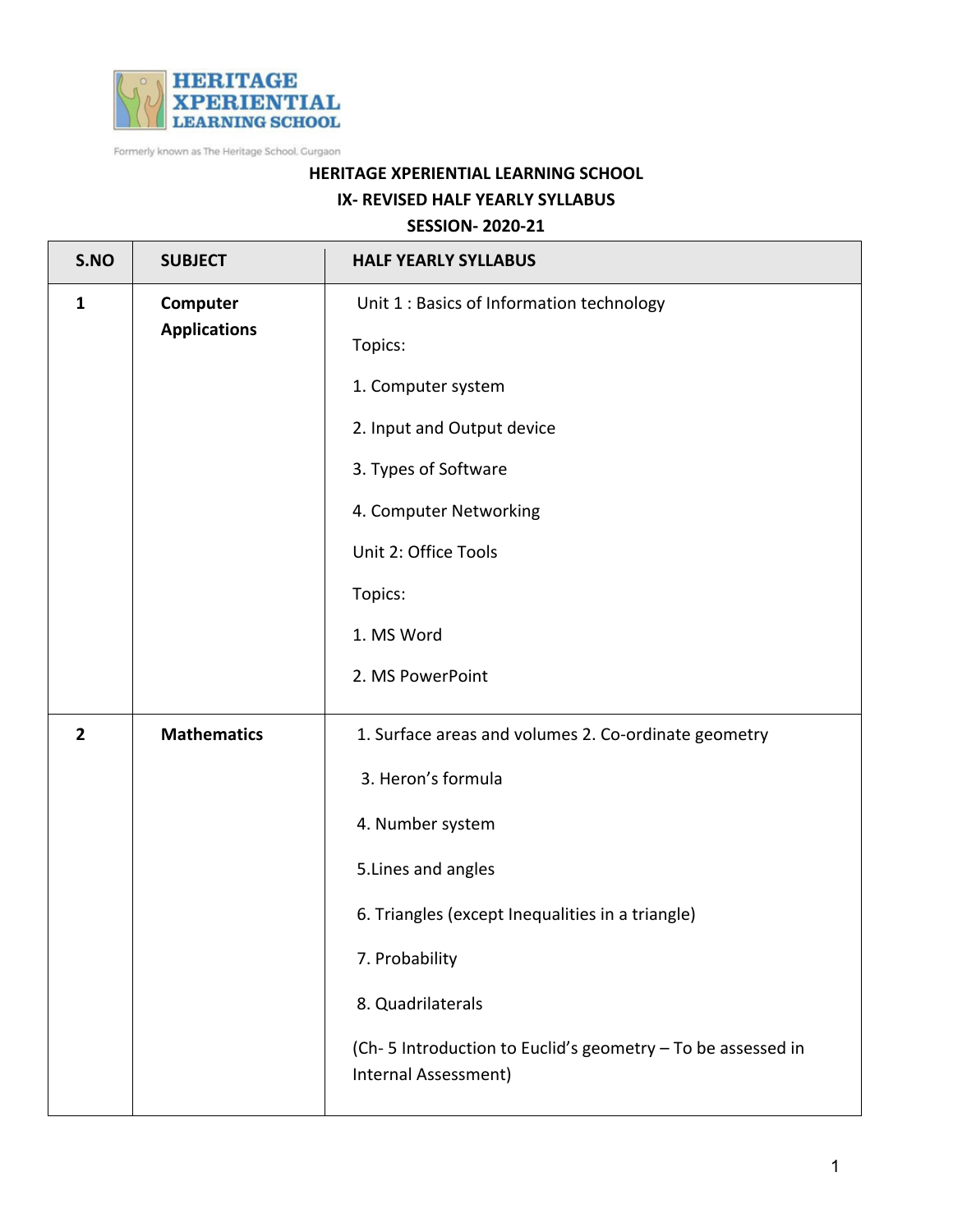| 3 | <b>English</b>      | I. Reading Comprehension                                                                                                                                                                                 |
|---|---------------------|----------------------------------------------------------------------------------------------------------------------------------------------------------------------------------------------------------|
|   |                     | II. Writing<br>Diary entry<br>Article                                                                                                                                                                    |
|   |                     | III. Grammar<br><b>Tenses</b><br>Reported speech<br><b>Editing and Omission</b>                                                                                                                          |
|   |                     | !V. Literature<br>Prose<br>The Fun They Had (Beehive)<br>The Adventures of Toto (Moments)<br>In the Kingdom of Fools (Moments)                                                                           |
|   |                     | Poetry<br>The Road Not Taken (Beehive)<br>Rain on the Roof (Beehive)                                                                                                                                     |
|   |                     | Novel<br>Animal Farm Chapter 1-5                                                                                                                                                                         |
| 4 | <b>Home Science</b> | Unit I: Concept and scope of Home Science Education and recent<br>trends.<br>Unit II: Human Growth & Development-I<br>Unit III : Family and Values<br>Unit IV : Food, Nutrition and Health (Part 1 only) |
| 5 | <b>Science</b>      | <b>Physics:</b><br>Motion<br>Force and laws of motion<br><b>Biology:</b>                                                                                                                                 |
|   |                     | Fundamental unit of life<br><b>Tissues</b>                                                                                                                                                               |
|   |                     | Chemistry:<br>Is Matter around us Pure                                                                                                                                                                   |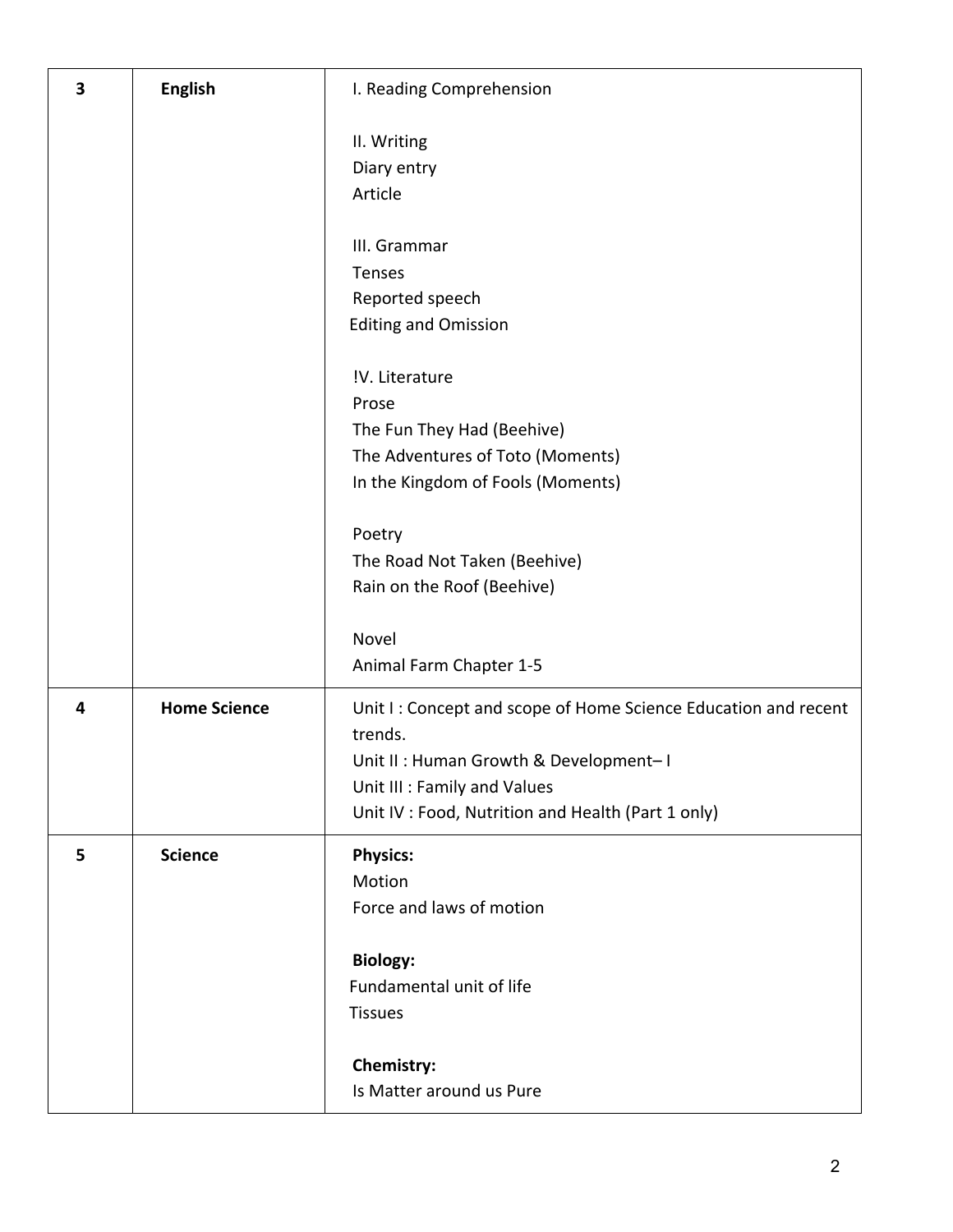| 6 | Hindi | खंड – क (अपठित अवबोधन)                                             |
|---|-------|--------------------------------------------------------------------|
|   |       | अपठित गद्यांश                                                      |
|   |       |                                                                    |
|   |       | खंड - ख (व्याकरण)                                                  |
|   |       | शब्द और पद                                                         |
|   |       | अनुस्वार, अनुनासिक                                                 |
|   |       | उपसर्ग प्रत्यय                                                     |
|   |       | अर्थ के आधार पर वाक्य भेद                                          |
|   |       | शब्द भंडार – श्रुतिसमभिन्नार्थक शब्द, पर्यायवाची शब्द , विलोम शब्द |
|   |       | खंड – ग स्पर्श (गद्य)                                              |
|   |       | दुःख का अधिकार                                                     |
|   |       | एवरेस्ट मेरी शिखर यात्रा                                           |
|   |       | तुम कब जाओगे अतिथि                                                 |
|   |       | स्पर्श (पद्य)                                                      |
|   |       | एक फूल की चाह                                                      |
|   |       | रहीम के दोहे                                                       |
|   |       |                                                                    |
|   |       | संचयन                                                              |
|   |       | गिल्लू                                                             |
|   |       | स्मृति                                                             |
|   |       |                                                                    |
|   |       | खंड – घ (रचनात्मक लेखन)                                            |
|   |       | अनुच्छेद लेखन                                                      |
|   |       | अनौपचारिक पत्र लेखन                                                |
|   |       | संवाद लेखन                                                         |
|   |       | नारा लेखन                                                          |
|   |       | सन्देश लेखन                                                        |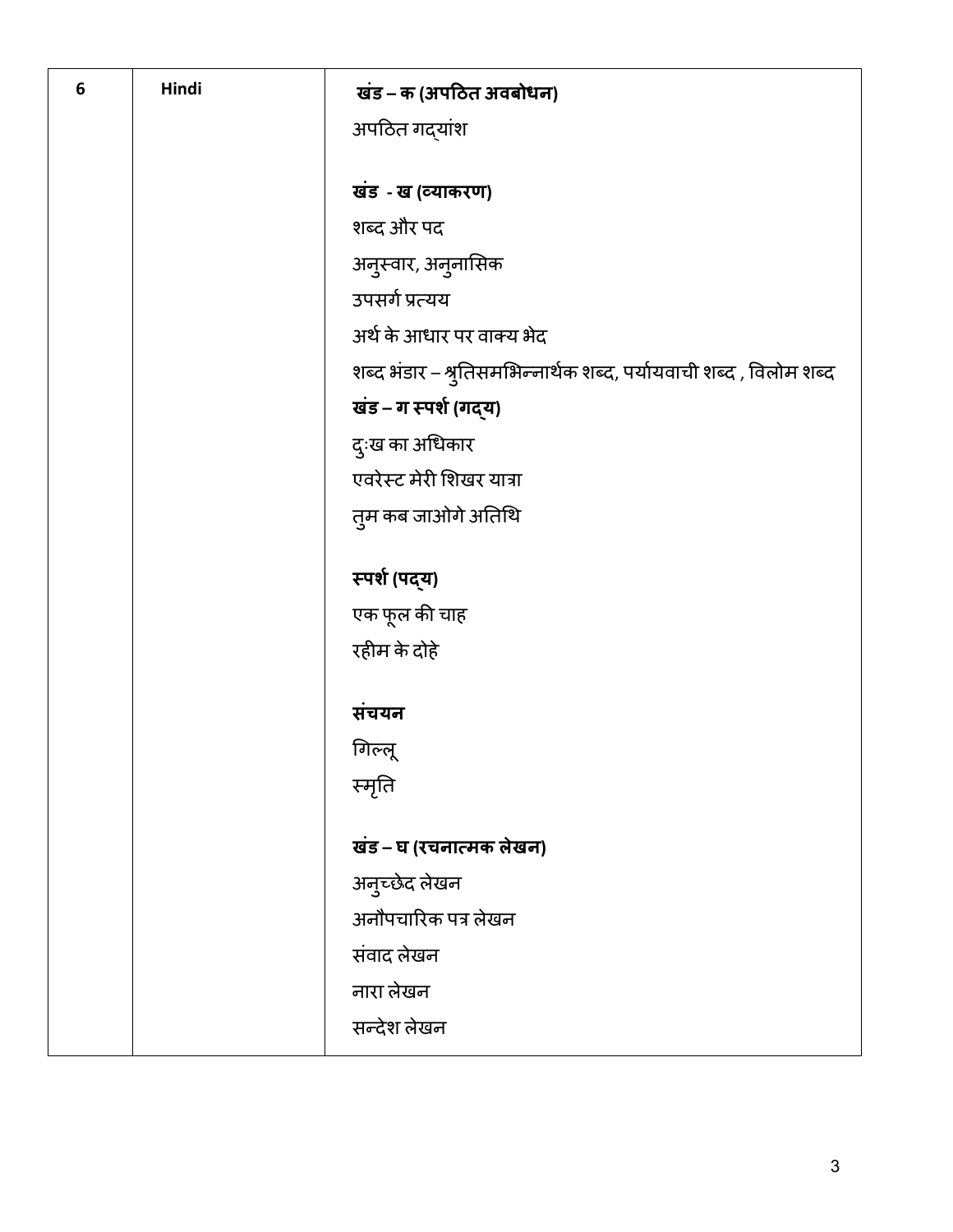| 7 | <b>Sanskrit</b> | खण्ड क –अपठितम् अवबोधनम्                                     |
|---|-----------------|--------------------------------------------------------------|
|   |                 | अपठित गद्यान्श                                               |
|   |                 |                                                              |
|   |                 | खण्ड ख –रचनात्मकंकार्यम्                                     |
|   |                 | पत्र लेखनम्औपचारिकम् अथवा अनौपचारिकम्                        |
|   |                 | चित्र वर्णन                                                  |
|   |                 | हिन्दीभाषायाम् आङ्ग्लभाषायां वा लिखितानां पञ्चसरलवाक्यानां   |
|   |                 | संस्कृतभाषायाम्अन् वादः                                      |
|   |                 | खण्ड ग-अनुप्रयुक्तव्याकरणम्                                  |
|   |                 | संधि कार्यम                                                  |
|   |                 | स्वर संधि (दीर्घ: संधि, गुण: संधि, अयादि संधि)               |
|   |                 | शब्दरूपाणि                                                   |
|   |                 | अकारान्तपुल्लिंग बालकवत्                                     |
|   |                 | उकारान्त पुल्लिङ्ग साधुवत्                                   |
|   |                 | आकारांत स्त्रीलिङ्ग लतावत्                                   |
|   |                 | ईकारांत स्त्रीलिङ्गनदीवत्                                    |
|   |                 | धात्रूपाणि                                                   |
|   |                 | पठ्,गम् ,वद्,भू,क्रीड् ,नी, दृश् ,अस्,कृ,पा पञ्चसु लकारेष् ) |
|   |                 | उपपद विभक्ति (द्वितीया.तृतीया,चत्थी)                         |
|   |                 | प्रत्यय(क्त्वा ,तुमुन्,ल्यप्)                                |
|   |                 | उपसर्ग (आ,वि,प्रति,उप, अन्)                                  |
|   |                 | संख्या १-५०(1-4 केवलं प्रथमा-विभक्तौ)                        |
|   |                 |                                                              |
|   |                 | खण्ड घ –पठित-अवबोधनम् (शेमुषीपाठ्यपुस्तकम् अधिकृत्य )        |
|   |                 | द्वितीयः पाठः-स्वर्णकाकः                                     |
|   |                 | तृतीय: पाठ:- गोदोहनम्                                        |
|   |                 | पञ्चमः पाठः-सूक्तिमौक्तिकं                                   |
|   |                 | षष्ठ: पाठ:-भ्रान्तो बाल:                                     |